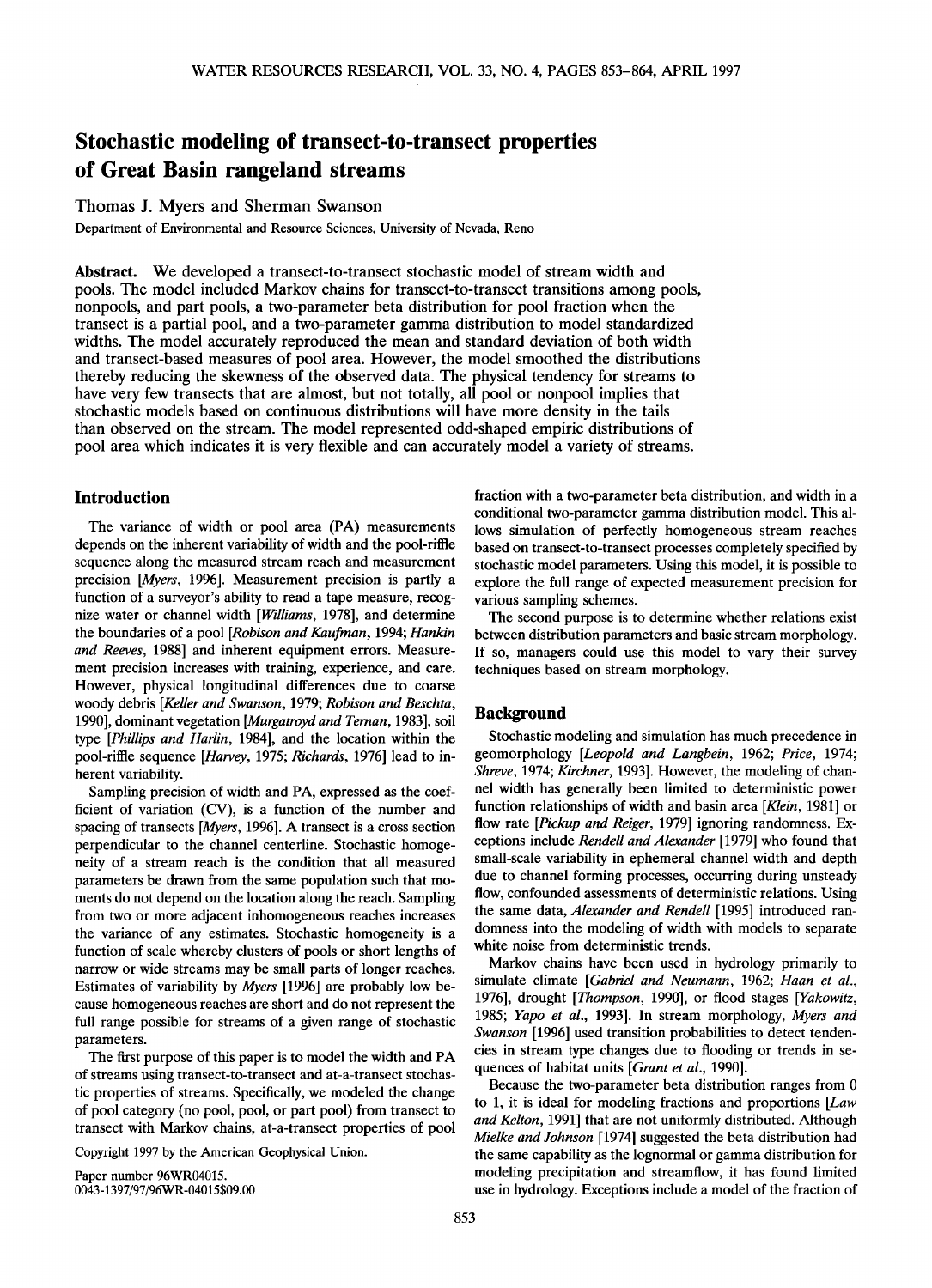

**Figure 1. Location map. The size of circles represents the number of sites in each mountain range. SR, Santa Rosa Mountains; NBR, North Black Rock Mountains; DESA, Desatoya Mountains; TOIY, Toiyabe Mountains; CAR, the Carson Range. See Table 1 for which site is located in each mountain range.** 

**daily precipitation that fell as rain or snow [Yevjevich and**  Harmancioğlu, 1990] and use of the distribution function as the **shape of cumulative hyetographs [Acreman, 1990]. Similar to these uses, we used the beta distribution to model fractions from 0 to 1.** 

## **Study Area**

**We used 12 long (>67 widths, 83% > 125 widths) stream segments in five mountain ranges of central and northwestern Nevada (Figure 1). All are within the basin and range geologic** 

**Table 1. Characteristics of Study Sites** 

**province [Stewart and Carlson, 1978]. Dominant vegetation types range from sagebrush steppe to pinyon-juniper woodlands. Riparian vegetation includes species from grasses and sedges to shrubs and trees.** 

**Our study sites represent three general stream types [Ros**gen, 1994] prevalent in Nevada [Myers and Swanson, 1991]. We **classified sites according to general Rosgen [1994] types only. Thus classification was based on cross-sectional properties (channel width/depth and entrenchment) and sinuosity only. B-type streams are moderately entrenched and sinuous and**  have a moderate width/depth ratio (>12). C-type streams are **slightly entrenched, have a high width/depth ratio, and are very sinuous. E-type streams are similar to C-type streams except they have a narrow channel (low width/depth ratio). All streams have a predominately gravel substrate (2-64 mm). Table 1 describes each study reach. Rosgen [1994] indicates predominate gradients for general type (2-4% for B and <2% for C and E types, respectively), but gradients in Table 1 for some B- and C-types exceed the expected values.** 

## **Methods**

**We measured cross-sectional properties at transects perpendicular to the active channel spaced between 1 and 1.5 channel widths. Reach lengths varied from 63 to 251 transects (Table 1) and were intended to be stochastically homogeneous.** 

**During base flow at each transect we measured channel and water width, maximum channel depth and width at twice the maximum channel depth (to determine stream type), and the width of pools within the transect. The fraction of water width that is a pool, defined as the width of pool divided by the water width, is the pool fraction (PF). Base flow exists when stream**flow consists almost entirely of groundwater return flow [Mos**ley and McKerchar, 1993]. We assumed that base flow was occurring when spring runoff had ceased and flow rates had become essentially constant. In Nevada, base flow occurs for up to 300 days of the year [Myers and Swanson, 1996]. The top of active channel is the point where an area-width curve substantially changes slope [Williams, 1978] as estimated in the field at each transect. Vegetation, scour marks, bar height, and** 

|        |            |     | Channel<br>Width,<br>m |        | Water<br>Width.<br>m |        | Transect<br>Spacing, |          |                      |                      |          |      |                  | General                      |
|--------|------------|-----|------------------------|--------|----------------------|--------|----------------------|----------|----------------------|----------------------|----------|------|------------------|------------------------------|
| Number | Stream     | n   | Mean                   | (s.d.) | Mean                 | (s.d.) | m                    | (widths) | ρ<br>$(cw)_1$        | ρ<br>(ww)            | Gradient | PА   | Moutain<br>Range | Rosgen [1994]<br>Stream Type |
| л      | Smith U    | 199 | 1.96                   | (0.74) | 1.24                 | (0.39) | 2.0                  | 1.02     | $0.704$ <sup>a</sup> | $0.273$ <sup>a</sup> | 0.150    | 0.26 | <b>DESA</b>      | в                            |
| 2      | Smith D    | 163 | 2.09                   | (0.58) | 1.23                 | (0.30) | 3.0                  | 1.43     | $0.471$ <sup>a</sup> | 0.061                | 0.007    | 0.47 | <b>DESA</b>      | C                            |
| 3      | Reese R    | 63  | 4.92                   | (0.94) | 3.04                 | (0.55) | 8.0                  | 1.63     | $0.427$ <sup>a</sup> | 0.147                | 0.003    | 0.50 | <b>TOIY</b>      | $\mathbf C$                  |
| 4      | Big Den D  | 151 | 1.38                   | (0.53) | 0.69                 | (0.24) | 2.0                  | 1.45     | 0.417 <sup>a</sup>   | 0.128                | 0.060    | 0.18 | <b>DESA</b>      | с                            |
| 5      | Big Den U  | 150 | 1.53                   | (0.54) | 1.08                 | (0.42) | 2.0                  | 1.31     | $0.475^{\circ}$      | $0.365^{\circ}$      | 0.125    | 0.30 | <b>DESA</b>      | B                            |
| 6      | Big Mead.  | 251 | 1.15                   | (0.45) | 0.81                 | (0.32) | 2.0                  | 1.74     | $0.415^a$            | $0.241$ <sup>a</sup> | 0.008    | 0.20 | <b>CAR</b>       | E                            |
| 7      | Cabin D    | 104 | 2.34                   | (0.99) | 1.40                 | (0.52) | 2.0                  | 0.85     | m                    | $0.567$ <sup>a</sup> | 0.008    | 0.76 | <b>SR</b>        | $\mathbf C$                  |
| 8      | Cabin U    | 192 | 1.34                   | (0.46) | 0.86                 | (0.26) | 2.0                  | 1.49     | $0.566^a$            | 0.134                | 0.031    | 0.45 | <b>SR</b>        | B                            |
| 9      | Mahogany   | 169 | 2.62                   | (0.73) | 1.60                 | (0.53) | 3.0                  | 1.14     | $0.432^{\circ}$      | $0.206^{\rm a}$      | 0.019    | 0.40 | <b>NBR</b>       | C                            |
| 10     | Summer Cp  | 126 | 1.94                   | (0.47) | 1.44                 | (0.42) | 3.0                  | 1.55     | 0.060                | 0.035                | 0.054    | 0.23 | <b>NBR</b>       | B                            |
| 11     | Washington | 148 | 2.41                   | (0.57) | 1.97                 | (0.54) | 3.0                  | 1.24     | $0.402^{\rm a}$      | $0.367$ <sup>a</sup> | 0.060    | 0.36 | <b>TOIY</b>      | В                            |
| 12     | Willow     | 199 | 1.63                   | (0.58) | 1.14                 | (0.38) | 2.0                  | 1.23     | $0.495^{\circ}$      | 0.094                | 0.076    | 0.33 | <b>DESA</b>      | B                            |

Standardized spacing is transect spacing divided by mean channel width. s.d., standard deviation;  $\rho(-)$ <sub>1</sub>, lag 1 autocorrelation for channel width **(CW) or water width (WW). PA, pool area (equation (1)) where n equals the total number of transects. m, missing; Gradient, hydraulic gradient; SR, Santa Rosa Mountains; NBR, North Black Rock Mountains; DESA, Desatoya Mountains; TOIY, Toiyabe Mountains; CAR, the Carson Range. See Figure 1 for location.**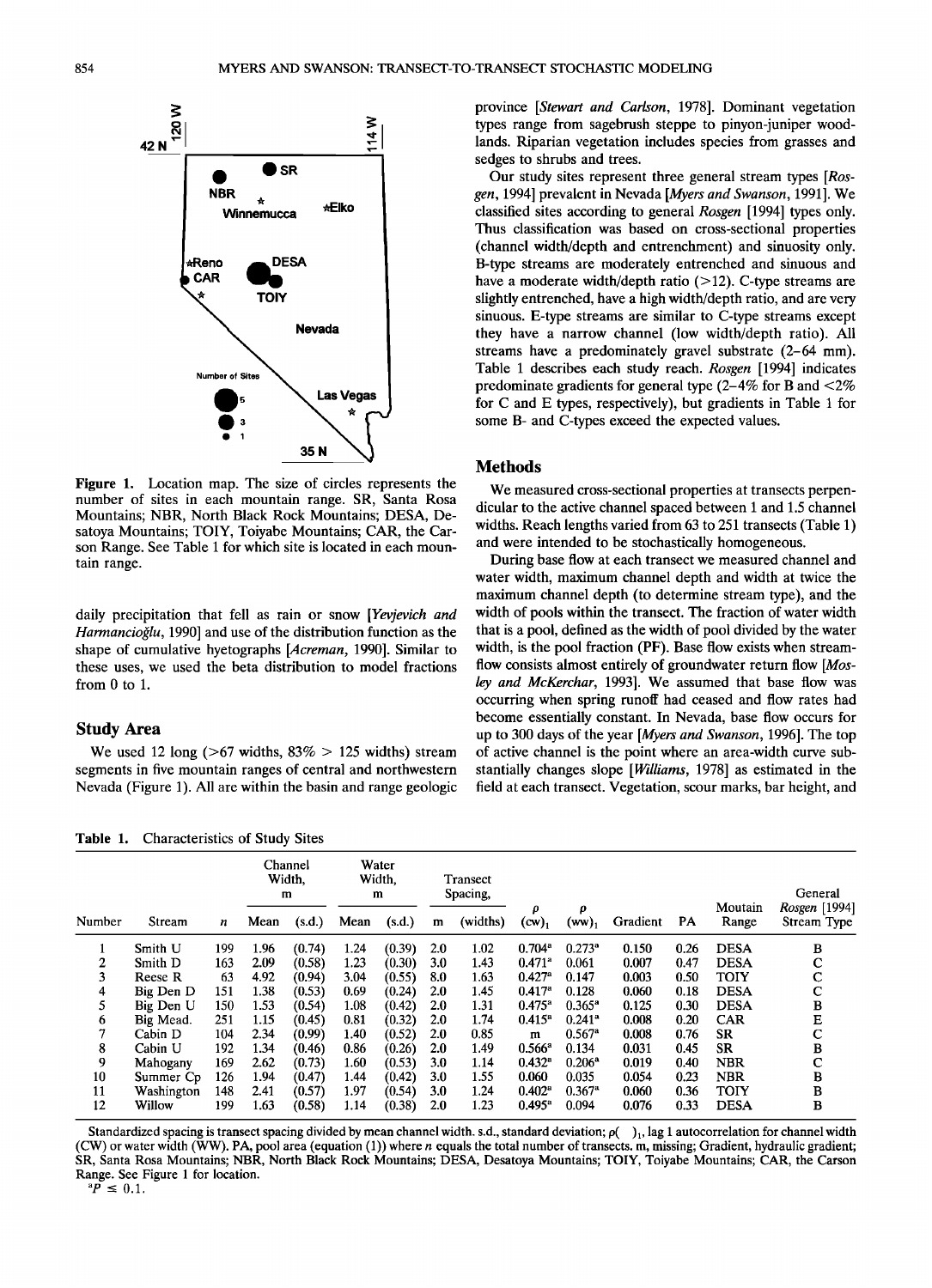**topographic break points aided delineation [Leopold, 1994]. All width measurements were standardized by the average water width so that units in the model are widths. This allows comparison among streams of different size. Along the plan of the reach we measured sinuosity of the center of the active channel and hydraulic gradient.** 

**Pool area is the fraction of stream surface classified as a pool using methods of Grant et al. [1990]. When measured with transects, PA may be defined as** 

$$
PA = \frac{\sum_{i=1}^{n} PF_{i}(WW_{i})}{\sum_{i=1}^{n} WW_{i}} = \frac{\sum_{i=1}^{n} PF_{i}(WW_{i})}{n(\overline{WW})}
$$
(1)

where *n* is the number transects per study site and  $WW_i$  is **water width for transect i. (Table 1 contains n and PA). A pool is a distinct habitat unit with hydraulic gradient less than the stream average and subcritical flow conditions except for an entry jet which may cause supercritical flow up to 15% of the surface. On the basis of this definition of PA any transectbased stochastic model must include WW and PF. Water width, measured at base flow conditions, represents the lowflow channel which may be a stable indicator of basin conditions [Richards, 1982].** 

## **Model Development**

**Stream morphology variables of interest at evenly spaced transects are WW and PF. We theorized that changes in WW and PF from transect to transect are a Markov process where conditions at a transect depend only on conditions at the transect immediately upstream. This assumption is based on the insignificant autocorrelation of width for two or more lags [Richards, 1976; Myers, 1996] and the variability of width through pool-riffle sequences forced by coarse woody debris (CWD) [Robison and Beschta, 1990]. Transitions between pools, nonpools, and part pools are a three-state Markov**  chain. In the range  $0 < PF < 1$ , histograms of PF suggest a **density function with variable skewness and means substantially varying from 0.5. Thus PF does not follow a uniform distribution. Therefore we theorized that PF would follow a two-parameter beta distribution similar to the distribution of precipitation as a fraction of rain when there was a mixture of**  precipitation types [Yevjevich and Harmancioğlu, 1990]. Over**all, then, PF follows a combined bernouli/beta distribution. As reported below, we tested for and found no significant conditional distributions of PF dependent on WW for 0 < PF < 1. We modeled width as a gamma distribution conditioned on the transect category (pool, nonpool, or part pool).** 

## **Markov Chain Model**

A first-order Markov chain is a stochastic process  $(X_n, n =$ **0, 1, 2,... ) that takes on a countable number of possible values with states (0, 1, 2,... ) [Ross, 1982]. It has the property** 

$$
P(X_{n+1}=j|X_n=i_n, X_{n-1}=i_{n-1}, \cdots, X_1=i_1, X_0=i_0)=P_y
$$
\n(2)

for all states  $i_0$ ,  $i_1$ ,  $\cdots$ ,  $i_{n-1}$ ,  $i_n$ ,  $j$ , and  $n \ge 0$ . For modeling **PF there are three states 0, 1, or 2 representing nonpool, pool, or part pool, respectively.** 

**Table 2. Transition Probability Matrix and Total Probability That a Transect is in a Given State Irrespective of the Previous State** 

|                   |                |          | <b>State</b> |                |                      |
|-------------------|----------------|----------|--------------|----------------|----------------------|
| Reach             | <b>State</b>   | $\bf{0}$ | $\mathbf{1}$ | $\overline{2}$ | Total<br>Probability |
| Smith U           | 0              | 0.569    | 0.157        | 0.274          | 0.510                |
|                   | 1              | 0.281    | 0.312        | 0.406          | 0.328                |
|                   | $\overline{c}$ | 0.531    | 0.094        | 0.375          | 0.162                |
| Smith D           | 0              | 0.403    | 0.492        | 0.104          | 0.398                |
|                   | $\mathbf{1}$   | 0.414    | 0.414        | 0.171          | 0.428                |
|                   | $\overline{c}$ | 0.345    | 0.345        | 0.310          | 0.175                |
| <b>Reese R</b>    | $\bf{0}$       | 0.357    | 0.357        | 0.286          | 0.210                |
|                   | $\mathbf{1}$   | 0.200    | 0.560        | 0.240          | 0.419                |
|                   | $\overline{c}$ | 0.130    | 0.304        | 0.565          | 0.371                |
| Big Den D         | 0              | 0.612    | 0.047        | 0.341          | 0.567                |
|                   | $\mathbf{1}$   | 0.375    | 0.000        | 0.625          | 0.053                |
|                   | $\overline{c}$ | 0.526    | 0.070        | 0.404          | 0.380                |
| Big Den U         | $\bf{0}$       | 0.527    | 0.135        | 0.338          | 0.500                |
|                   | $\mathbf{1}$   | 0.464    | 0.250        | 0.286          | 0.187                |
|                   | $\overline{c}$ | 0.479    | 0.229        | 0.292          | 0.313                |
| <b>Big Meadow</b> | $\bf{0}$       | 0.344    | 0.422        | 0.234          | 0.256                |
|                   | 1              | 0.194    | 0.674        | 0.132          | 0.576                |
|                   | $\overline{2}$ | 0.333    | 0.476        | 0.191          | 0.168                |
| Cabin D           | $\bf{0}$       | 0.118    | 0.706        | 0.177          | 0.155                |
|                   | $\mathbf{1}$   | 0.167    | 0.621        | 0.212          | 0.641                |
|                   | $\overline{c}$ | 0.150    | 0.650        | 0.200          | 0.204                |
| Cabin U           | $\bf{0}$       | 0.467    | 0.359        | 0.174          | 0.472                |
|                   | $\mathbf{1}$   | 0.452    | 0.425        | 0.123          | 0.378                |
|                   | $\overline{c}$ | 0.536    | 0.321        | 0.143          | 0.150                |
| Mahogany          | 0              | 0.441    | 0.265        | 0.294          | 0.411                |
|                   | $\mathbf{1}$   | 0.308    | 0.423        | 0.269          | 0.310                |
|                   | $\overline{2}$ | 0.479    | 0.250        | 0.271          | 0.280                |
| Summer Camp       | 0              | 0.621    | 0.091        | 0.288          | 0.536                |
|                   | $\mathbf{1}$   | 0.529    | 0.294        | 0.177          | 0.136                |
|                   | 2              | 0.405    | 0.143        | 0.452          | 0.328                |
| Washington        | $\bf{0}$       | 0.320    | 0.340        | 0.340          | 0.347                |
|                   | $\mathbf{1}$   | 0.389    | 0.278        | 0.333          | 0.245                |
|                   | $\overline{2}$ | 0.344    | 0.148        | 0.508          | 0.408                |
| Willow            | $\bf{0}$       | 0.543    | 0.219        | 0.238          | 0.525                |
|                   | $\mathbf{1}$   | 0.510    | 0.347        | 0.143          | 0.252                |
|                   | $\overline{c}$ | 0.500    | 0.227        | 0.273          | 0.222                |

**State 0, 1, and 2 are no, complete, and part pool. Table 1 contains the total number of transects.** 

**Conceptually, additional states could be added by subdividing the interval 0 < PF < 1 similar to Haan et al. [1976] for daily rainfall or Yapo et al. [1993] for flow categories below flood levels. We did not do this for two reasons. First, as will be**  discussed below, the beta  $(\alpha_1, \alpha_2)$  distribution described this **range very well. Second, the number of data points needed to adequately determine transition probabilities increases exponentially [Yapo et al., 1993] with additional states.** 

The transition probability matrix (TPM) is a  $3 \times 3$  matrix **with** 

$$
P_{ij} = P(X_{i+1} = j | X_i = i) \quad \text{for } i, j = 0, 1, 2 \quad (3)
$$

**and** 

$$
\sum_{i=0}^{2} P_{ij} = 1 \qquad \text{for each } j \tag{4}
$$

Elements of the TPM are estimated as  $n_{ij}/n_i$ , where  $n_{ij}$  is the **number of transitions from state i (rows of the matrix) to state**   $j$  (columns) and  $n_i$  is the number of observations in state  $i$ . In **a TPM, i and j represent rows and columns, respectively. Table**  2 contains the TPM and total probability  $P<sub>t</sub>$  for 12 reaches used **in the modeling.**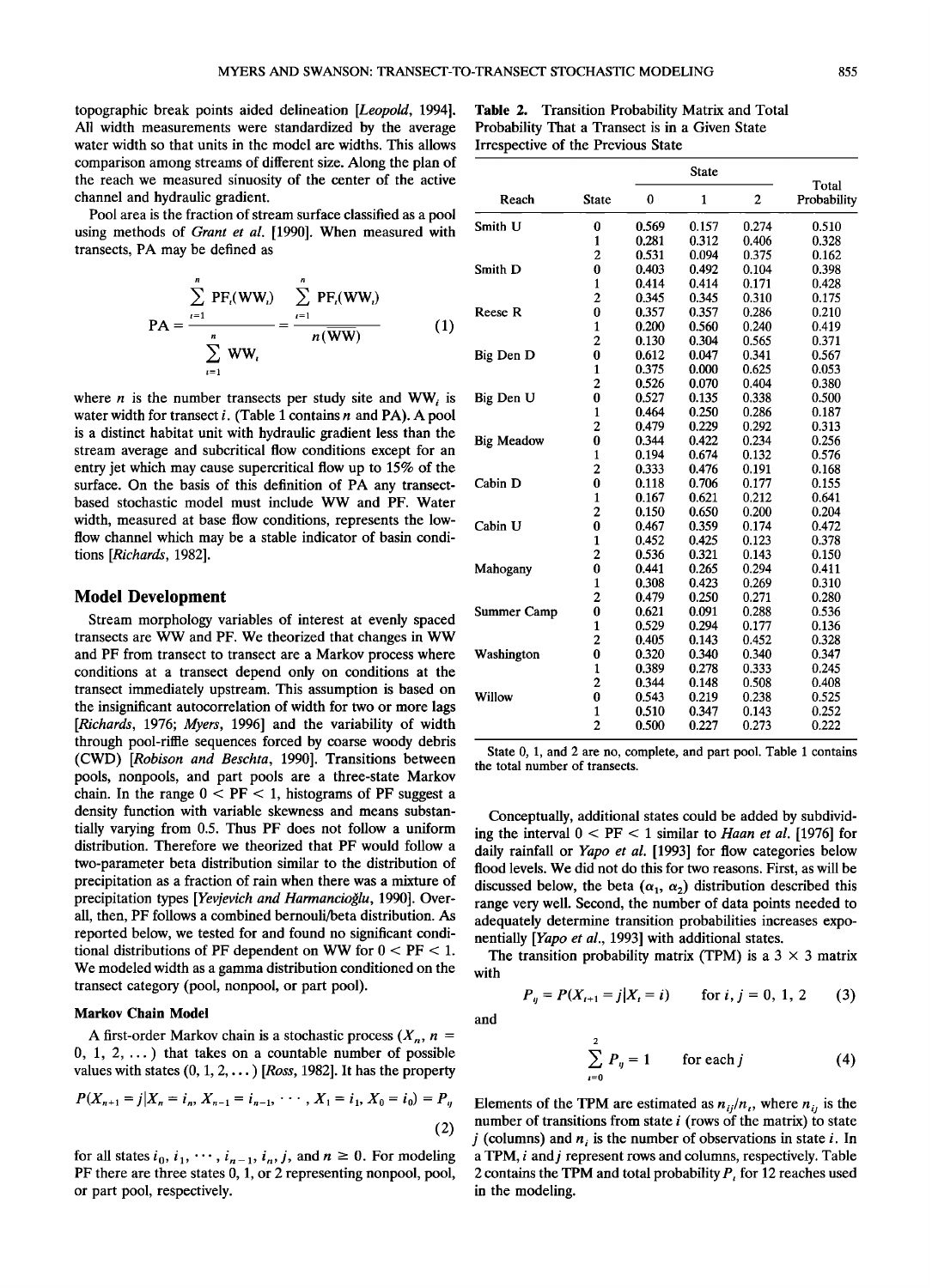

**Figure 2. Location of pools as represented by pool fraction at a transect on Big Den D.** 

**Total probability reflects pool area. For example, Cabin D and Big Den D have the highest and lowest PA (Table 1) and**   $P_1$  (Table 2), respectively. Two of the higher  $P_2$  values, rep**resenting part pools, occurred on type C4 reaches Reese R and Big Den D. These streams have free-form pool-riffle sequences with very little debris and few boulders. However, corner pools have submerged bars on the inner curves classified as riffles.**  The highest  $P_2$  occurred on Washington C which has many **boulders leading to partial pools. There are no apparent differences in part pools between B and C types or trends with stream size. The primary similarity among streams with few part pools is a lack of bars (deposition) and boulders (for pocket pools).** 

Reaches with high  $P_0$  tended to be type B4. Of five reaches with  $P_0 \ge 0.5$ , only Big Den D is not B4 (four of six B4 reaches have  $P_0 \ge 0.5$ ). This suggests that nonpools dominate **B4 streams. The high partial pools on some B4 reaches, which**  increased their PA substantially, suggest that random features **such as boulders or coarse woody debris (CWD) are necessary for pool formation [Myers and Swanson, 1994] on these stream types.** 

**Tendencies for transects with pools to follow one another**   $(P_{11}$  substantially exceeding  $P_1$ ) suggest pool area clustering. **This is either a clustering of pools, a prevalence of short nonpool reaches not often sampled by transects at our spacings, or a tendency toward long pools. Eight reaches showed this tendency (Table 2), but there were no obvious tendencies among specific stream types. However, Big Den U, Cabin U, Mahogany, Summer Camp, Washington, and Willow were predominately tree- and shrub-lined. All but Mahogany had substantial numbers of boulders. This suggests that structural features such as boulders and CWD may not be random and may cause clusters of pools at short spacings. Reese R and Big Meadow are opposite having very long, regularly spaced pools such that several transects intersect each pool and transects in nonpools are followed by pools. The tendency for nonpool transects to repeat on six reaches (Table 2) corroborates these observa**tions. Big Den D exhibited an opposite tendency  $(P_{11} \ll P_1)$ **toward short, irregularly spaced pools (Figure 2).** 

**We did not use higher step transition matrices because the transition probabilities approached the total probability at the second step. That is,** 

$$
P_{ij}^{2} = P(X_{n+m} = j | X_{m} = i) \to P_{i}
$$
 (5)

**This suggested there was no correlation or cyclicity for pools at lags higher than one analogous to the lack of higher-order correlation of width [Myers, 1996].** 

#### **Distribution of the Pool Fraction**

If transects were all either pools or nonpools, there would **have been only two states in the Markov chain and PF, equaling 0 or 1, would draw from a Bernouli distribution. However, 29% of transects over all reaches are not complete pools or nonpools. The three states chosen here imply a conditional combined discrete and continuous distribution:** 

$$
f(\mathbf{P}F) = p_0 \qquad \mathbf{P}F = 0 \tag{6}
$$

$$
f(\text{PF}) = p_2 f(\text{PF}|0 < \text{PF} < 1) \qquad 0 < \text{PF} < 1 \tag{7}
$$

$$
f(\text{PF}) = p_1 \qquad \text{PF} = 1 \tag{8}
$$

where  $p_0$  and  $p_1$  are the probabilities that PF equals 0 or 1, respectively,  $p_2$  is the probability that  $0 < PF < 1$ . Because  $f(\text{PF}) \rightarrow 0$  as  $\text{PF} \rightarrow 0$  or 1 in the range  $0 < \text{PF} < 1$  and because **of its flexibility in describing shapes between 0 and 1 [Law and**  *Kelton*, 1991], beta  $(\alpha_1, \alpha_2)$  is a logical choice to describe PF.

$$
f(\mathrm{PF}|0<\mathrm{PF}<1)=\frac{\mathrm{PF}^{\alpha_1-1}(1-\mathrm{PF})^{\alpha_2-1}}{\beta(\alpha_1,\,\alpha_2)}
$$
(9)

The beta function  $\beta(\alpha_1, \alpha_2)$  is

$$
\beta(\alpha_1, \alpha_2) = \frac{\Gamma(\alpha_1)\Gamma(\alpha_2)}{\Gamma(\alpha_1 + \alpha_2)}\tag{10}
$$

and  $\Gamma(x)$  is the gamma function. Parameter estimation is by **the method of moments (MME).** 

$$
\alpha_1 = \overline{\text{PF}} \bigg( \frac{\overline{\text{PF}} (1 - \overline{\text{PF}})}{S_{\text{PF}}^2} - 1 \bigg) \tag{11}
$$

$$
\alpha_2 = (1 - \overline{\text{PF}}) \left( \frac{\overline{\text{PF}} (1 - \overline{\text{PF}})}{S_{\text{PF}}^2} - 1 \right)
$$
(12)

where  $\overline{PF}$  and  $S_{PF}$  are the sample mean and standard deviation for the fraction  $0 < PF < 1$ .

We tested the suitability of the beta distribution with a  $\chi^2$ goodness-of-fit test for  $H_0$ : data for individual reaches are **independent identically distributed (IID) random variables**  with distribution function beta  $(\alpha_1, \alpha_2)$ . Rejecting  $H_0$  when  $x^2 > x_{k-1,1-\alpha}^2$  and k is the number of categories chosen to be **equiprobable with expected value np ranging from 6 to 8 and with a minimum k equal to 4 [Law and Kelton, 1991], we accepted the chosen distribution on 11 of 12 study reaches (Table 3). Spearman rank correlations of PF and WW in the range 0 < PF < 1 were small and variously positive or negative indicating no conditional relationship.** 

**For example, Smith D shows an excellent fit throughout the range (Figure 3a). Mahogany still fits a beta distribution (Figure 3b) while differing at PF > 0.4 because the primary difference was limited to one category. However, Smith U had few observations as PF approaches 0 which led to rejection of the beta distribution (Figure 3c). The lowest category for Smith U, (0, 0.1), was lower than any category for any of the reaches. Most reaches tended to fewer than expected transects in very low categories because very small pools rarely exist on these**  streams. There is probably a minimum pool width. A  $PF = 0.1$ **in our stream size range suggests a minimum width for pools near 0.2 m.**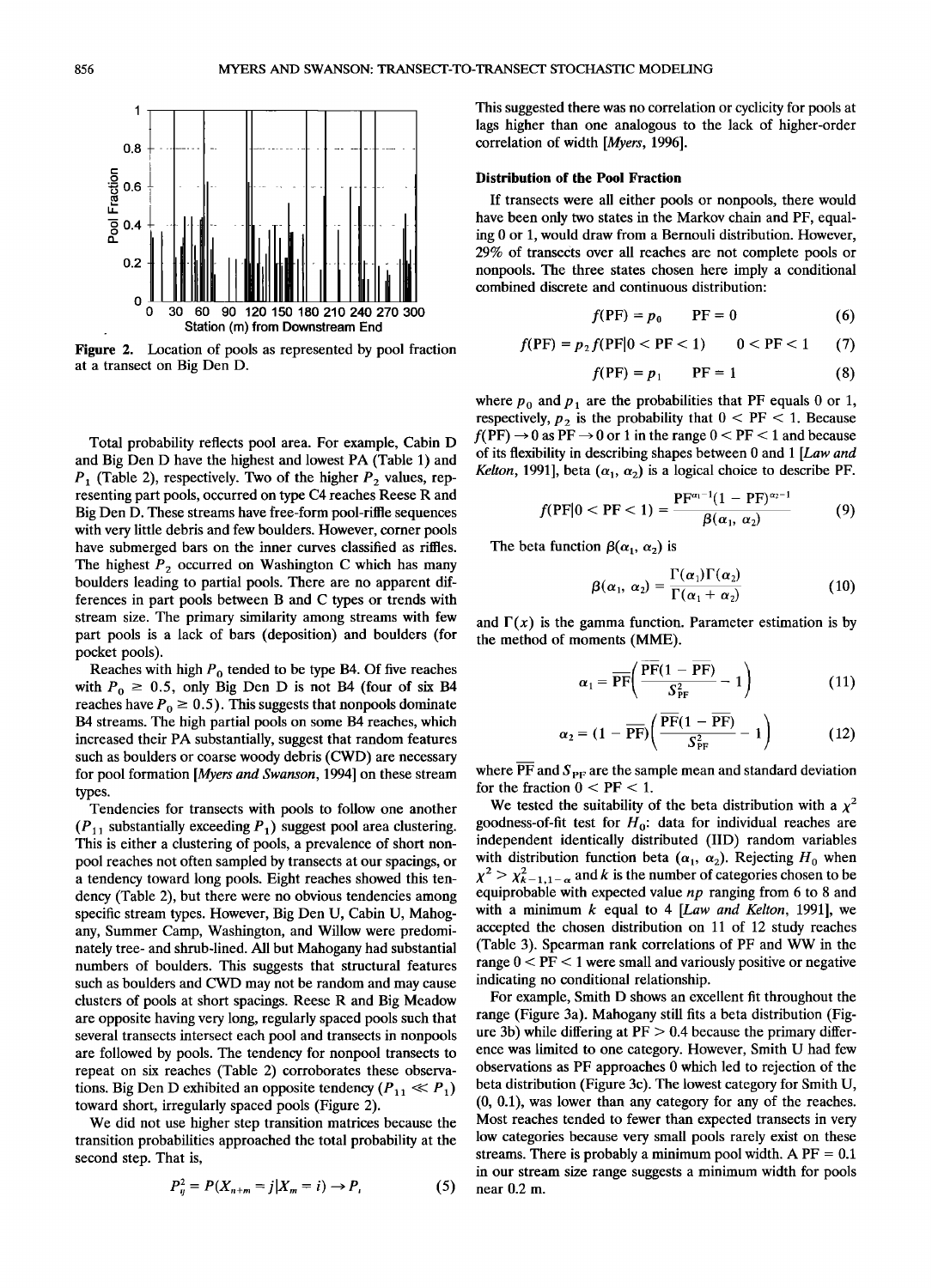**Table 3.** Beta Distribution Parameters  $(\alpha_1, \alpha_2)$  for PF and  $\chi^2$  Goodness-of-Fit **Comparison With Empirical Distributions in the Interval 0 < PF < 1** 

| Reach             | n  | k  | $\alpha_1$ | $\alpha_2$ | $\chi^2$ | $\boldsymbol{P}$ | $\mu_{\rm mo}$ | $r_{\text{pf},w}$ |
|-------------------|----|----|------------|------------|----------|------------------|----------------|-------------------|
| Smith U           | 65 | 10 | 1.77       | 3.72       | 19.2     | 0.024            | 0.221          | 0.094             |
| Smith D           | 29 | 4  | 3.50       | 6.36       | 0.10     | 0.992            | 0.318          | 0.208             |
| Reese R           | 23 | 4  | 2.79       | 10.3       | 4.65     | 0.199            | 0.161          | 0.097             |
| Big Den D         | 58 | 8  | 3.14       | 6.95       | 8.76     | 0.270            | 0.264          | $-0.103$          |
| Big Den U         | 48 | 6  | 3.61       | 4.62       | 3.25     | 0.662            | 0.419          | $-0.303$          |
| <b>Big Meadow</b> | 42 | 6  | 2.14       | 2.53       | 1.43     | 0.921            | 0.427          | $-0.090$          |
| Cabin D           | 21 | 4  | 2.43       | 2.22       | 0.14     | 0.987            | 0.540          | 0.278             |
| Cabin U           | 29 | 4  | 2.25       | 4.01       | 2.03     | 0.566            | 0.293          | 0.108             |
| Mahogany          | 48 | 6  | 1.55       | 2.32       | 5.50     | 0.358            | 0.294          | $-0.053$          |
| Summer Camp       | 42 | 6  | 1.95       | 4.05       | 6.57     | 0.255            | 0.238          | $-0.221$          |
| Washington        | 61 | 8  | 1.94       | 3.88       | 2.87     | 0.897            | 0.246          | 0.005             |
| Willow            | 44 | 6  | 2.20       | 3.58       | 2.91     | 0.714            | 0.318          | 0.155             |

**PF, pool fraction; n, number of transects; k, number of categories in the goodness-of-fit test; P,**  significance probability;  $\mu_{\text{no}}$ , mode calculated from the hypothesized population distribution;  $r_{\text{pf},w}$ , Spear**man rank correlation.** 

**The mode of the beta distribution [Law and Kelton, 1991]** 

$$
\mu_{\rm mo} = \frac{\alpha_1 - 1}{\alpha_1 + \alpha_2 - 2} \tag{13}
$$

indicates that if  $\alpha_1 < \alpha_2$ , the mode is less than 0.5. The modes **for our study reaches clustered between 0.22 and 0.43 with one exception exceeding 0.5 and another being less than 0.2 (Table 3). The mode approaches 0 or 1 as one parameter becomes**  substantially larger than the other. The density becomes more **leptokurtic (peaked) as the parameters become larger. Parameters for reaches Smith D, Big Den D, and Big Den U tended to be larger than the others and indicated a tendency toward concentration (peaked density) near the mode. Reese R had a very large**  $\alpha_2$  **indicating a peaked concentration of values at low PF. This is the widest reach and had a distinct free-formed pool-riffle sequence. The tendency for low PF values (in the 0 < PF < 1 range) suggests that pool units have narrow extensions into adjoining riffles. In general, we found great flexibility in the shape of the density function for the chosen range of data as did Haktanir and Sezen [1990] for unit hydrographs.** 

#### **Distribution of Water Width**

**Tested with one-way analysis of variance (ANOVA), water**  width differed among pool categories ( $p < 0.05$ ) on all **reaches but Reese R. Water width was highest on part pools on all reaches except Smith D where width without pools was slightly, but not significantly, higher (Figure 4). Transects with overlapping habitat types (0 < PF < 1) were wider because velocities across the transect vary more than pools or nonpools. Complete pools were narrower and deeper than other categories. Part pools were deeper than, but closer to, nonpools than to pools. Most partial pools occurred at the downstream shallow end of pools where they transitioned into riffles or rapids. The lower velocity in the pool portion of part pool transects requires a higher conveyance capacity frequently leading to a wider stream. Flow below pools diverges becoming wider fol**lowed by convergence in a riffle or rapid prior to further nar**rowing, and scouring, into a pool. The deepest part corresponds to the point of maximum convergence where scour usually creates a uniformly deep section [Keller, 1971].** 

**The two-parameter gamma distribution can have a mode close to 1, is bounded on the left by 0, and ranges to infinity on** 

**the right. It models the right skewness caused by left bounding.**  We modeled standardized water width (ww); therefore the ww **was near 1.0, and ww ranged from less than 0.5 to about 2.5. We conditioned the model on the three pool categories. The gamma distribution is** 

$$
f(\mathbf{WW}) = \frac{\beta^{-\alpha} \mathbf{WW}^{\alpha-1} e^{-\mathbf{WW}/\beta}}{\Gamma(\alpha)} \qquad \mathbf{WW} > 0 \tag{14}
$$

 $f(\mathbf{WW}) = 0$  otherwise

where  $\alpha$  and  $\beta$  are parameters estimated by MME.

We tested the fit with a  $\chi^2$  goodness-of-fit test for  $H_0$ : the **data for individual reaches are IID random variables with**  distribution function gamma ( $\alpha$ ,  $\beta$ ). We rejected H<sub>0</sub> when  $\chi^2$  $> \chi^2_{k-1,1-\alpha}$  ( $\alpha = 0.10$ ) using  $k = 10$  categories chosen to **be equiprobable [Law and Kelton, 1991]. We accepted the chosen distribution on 11 of 12 study reaches for complete and partial pools and on 10 of 12 reaches for no pools (Table 4). The worst fit occurred on Cabin U for no pools because of a very irregular distribution with observations clustering at several values as seen by the steepening of the observed distribu**tion (Figure 5). This clustering would not cause rejection of  $H_0$ **if fewer categories were used.** 

## **Simulation Model**

Parameters needed for the model were  $\alpha_1$  and  $\alpha_2$  in the beta distribution for PF when  $0 <$  PF  $<$  1, three  $\alpha$  values and  $\beta$ **values in the gamma distributions for width for three pool categories. The number of states, PF categories, and order of the Markov chain are also parameters but predetermined by the model structure.** 

**The pool category for the first simulated transect is deter**mined by comparing a random number chosen from  $U(0, 1)$ with the total probabilities.  $U(0, 1)$  is the uniform distribution **from 0 to 1 not inclusively. If the category is a partial pool, PF is chosen from the beta distribution using a new random number; otherwise, PF equals 0 or 1. Then, the width is chosen from the gamma distribution for the appropriate pool category. The pool category of the following transect depends on the pool category of the current transect and is selected with**  another random number and the TPM. Myers [1996] provides **a simulation flow diagram. The simulation requires an initial**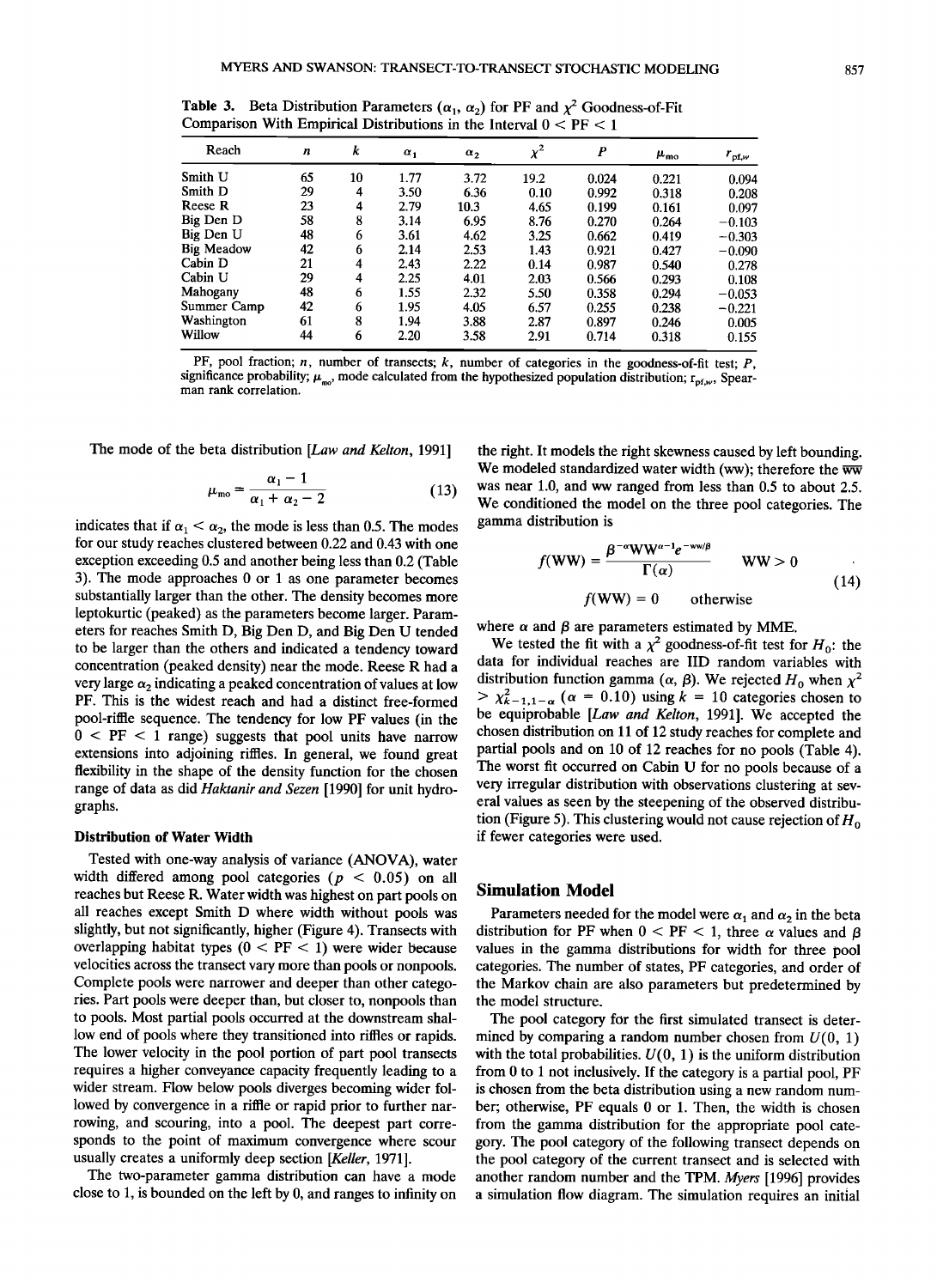

**Figure 3. Beta distribution and observed distribution of pool fraction (PFRACT) for select streams, 0 < PFRACT < 1. (a) Smith D, (b) Mahogany, and (c) Smith U.** 

**seed (a very large integer) which is updated internally by the program each time a random number is chosen. Each generated value is based on a new random number. Fortran V subroutines for random number generation from Press et al. [1992] were used. The result of the model is a stochastically homogeneous, digital stream of a length chosen by the user represented by transects similar to field measurements.** 

## **Verification**

**Stochastic models do not model deterministic processes. Rather, they model the variability of basic form measurements of the process, in this case, width and PF and by extension, PA. We simulated reaches 8000 transects long using parameters for** 

**each of the 12 sites. The input distributions and TPM should be, and were, reproduced exactly within roundoff error. This does not verify that the streams are similar to those measured, only that we coded the distributions and TPMs properly.** 

**An accurate stochastic model would reproduce the overall mean, variance, and skew of width and PA for various sampling strategies. Modeled widths for all reaches were near perfect. The standard deviations were in close agreement, but skew values were underestimated by up to 50% (Figure 6). Simulation of many transect widths had a smoother distribution than the observed values (e.g., Figure 7) and lower skewness coefficients. For example, there is little difference between the fractions for observed width categories [0.6, 0.7) and [0.7, 0.8), but fractions from the simulation differed by 80% (Figure 7). Agreement improves near the mean of 1.0. As found for pre**cipitation and streamflow [Mielke and Johnson, 1974; Bobee and Ashkar, 1991], the gamma distribution is not perfect in the **tails because of limited observations.** 

**The simulation model allows calculation of PA based on any sampling scheme using systematic transects. We chose two schemes that would yield high CV for better comparison to represent various properties of the transect series. Both the observed and simulated streams were subsampled starting at the upstream transect and progressing downstream. Separate PA values were calculated according to (15) and (16) starting at each transect.** 

$$
PAGAWS = \frac{\sum_{i=1}^{5} WW_{i+4(i-1)}PF_{i+4(i-1)}}{\sum_{i=1}^{5} WW_{i+4(i-1)}}
$$
(15)

**This sampling resembles the General Aquatic Wildlife System (GAWS) sampling procedure [U.S. Forest Service (USFS), 1985] by using five transects separated by four transects (with spacing ranging from 1 to 1.5 widths which range from 1 to 5 m, spacing is from 4 to 20 m; GAWS spacing is 15 m without regard to size). The second PA sampling scheme used adjacent transects to preserve persistence in width and pools between adjacent transects:** 

$$
PASTR = \frac{\sum_{i=1}^{S} WW_i PF_i}{\sum_{i=1}^{S} WW_i}
$$
 (16)

**From the 8000 simulated transects, (15) and (16) resulted in 7984 and 7996 PA representations, respectively. We compared simulated and observed mean, standard deviation and skewness, and overall distributions for each PA over all reaches. Relative accuracy of the simulation of moments was determined using a sum of squared differences coefficient [Singh, 1988].** 

$$
SS = \sum_{i=1}^{12} (Y_{\text{obs}}(i) - Y_{\text{exp}}(i))^2
$$
 (17)

**The mean, standard deviation, or skewness coefficient is represented by Y, and 12 is the number of stream reaches com-**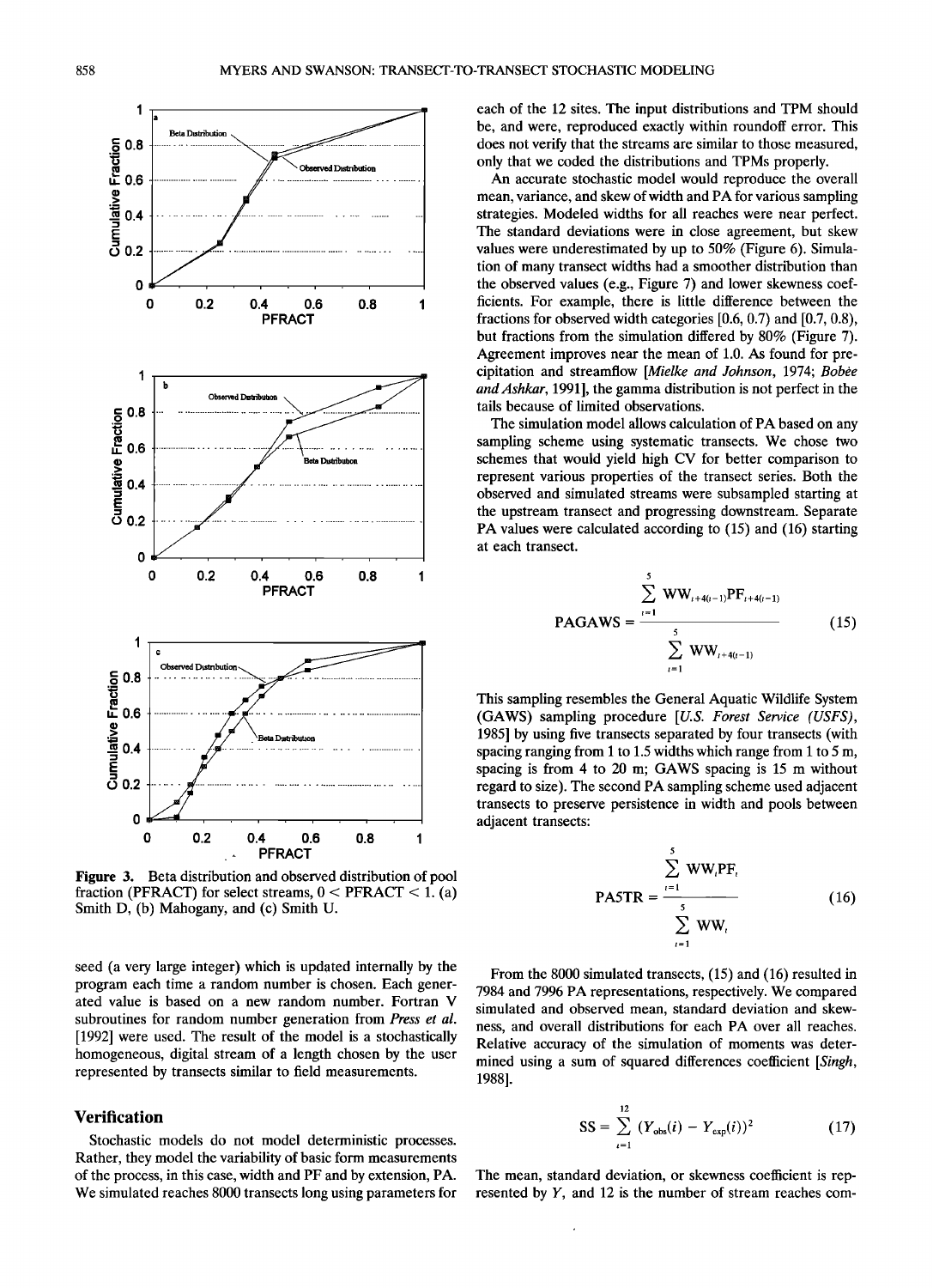

**Figure 4.** Comparison of standardized water width among stream reaches. 0, 1, and 2 are nonpools, pools, **and part pools, respectively.** 

**pared. Observed and simulated distributions of PA were also compared using a Kolmogorov-Smirnoff goodness-of-fit test [Sokal and Rohlf, 1981]. This comparison tests the null hypothesis, Ho: observed and simulated PA values are described by**  the same distribution.  $H_0$  is rejected if the significance probability  $p$  is less than  $0.10$  for  $n$  equal to the number of PA **observations on the actual reach. The test statistic D is MAX**   $|P_{PR}(PR) - S_{PR}(PR)|$  or the maximum deviation between **distributions [Haan, 1977].** 

**Overall, mean and standard deviation were well reproduced, and the skewness coefficient was poorly reproduced by the model (Figures 8 and 9, for PA5TR, SS = 0.0114, 0.0037, and 3.513 and for PAGAWS, SS = 0.0096, 0.0043, and 4.95 for mean, s.d., and skew, respectively). On the basis of SS the PA5TR means were about 20% less accurate than those for PAGAWS. The PA5TR standard deviation and skewness matched the observed value best. However, the distributions were poorly reproduced (Table 5). The null hypothesis was rejected on six and four reaches for PAGAWS and PA5TR, respectively. A general trend, seen on Figures 10 and 11, is that simulated skew was less than observed for many of the rejected distributions. The value of D (Table 5) on seven of the ten** 



**Figure 5. Comparison of the fit gamma distribution for water width with the observed for Cabin U with no pools.** 

**rejections occurred at PA between 0.2 and 0.4. On these, original PA was less than 0.4. Cabin D, with the highest PA, was also rejected. This suggests that more inaccuracies occur as PA differs from 0.5.** 

**Generally, the model reproduced standard deviation well indicating good reproduction of the variation about the mean. Both observed and modeled standard deviation tended to be higher for PA5TR than PAGAWS (compare Figures 8b and 9b). Considering that (1) may be expressed as** 

$$
PA = \frac{1}{n\overline{WW}}\sum_{i=1}^{n}WW_iPF_i
$$
 (18)

**then [Dudewicz and Mishra, 1988]'** 

Var (PA) = 
$$
\sum_{i=1}^{n} \left(\frac{1}{n\overline{WW}}\right)^2 \text{Var (WW, PF_i)}
$$
  
+ 
$$
2 \sum_{i \le j} \frac{1}{(n\overline{WW})^2} \text{Cov (WW, PF_i, WW, PF_j)}
$$
(19)

**Because WW generally exhibited significant autocorrelation at one lag (Table 1) and Markov chains adequately model PF**  transitions from transect-to-transect (Table 2), Cov (WW,PF<sub>1</sub>,  $WW_iPF_i$ ) for  $I = j - 1$  and the second half of the right-hand **side of (19) is not equal to 0. Therefore sampling with adjacent transects has higher variance than lagging transects for which**   $Cov$  (WW, PF<sub>t</sub>, WW<sub>i</sub>PF<sub>t</sub>)  $\rightarrow$  0.

**Acceptable agreement on different streams resulted for different reasons. On Willow C (Figure 10) it resulted because discrepancies in categories balanced each other yielding equivalent means and densities on each side of the mean. The differences between simulated and observed PA means were due to smoothing as seen for Cabin D which had the poorest agreement (Figure 11). For both sampling schemes the observed fraction was 60% higher than simulated in the range 0.6-0.7, while the simulated fraction was 50 and 15% higher in the 0.7-0.8 and 0.8-0.9 ranges, respectively.**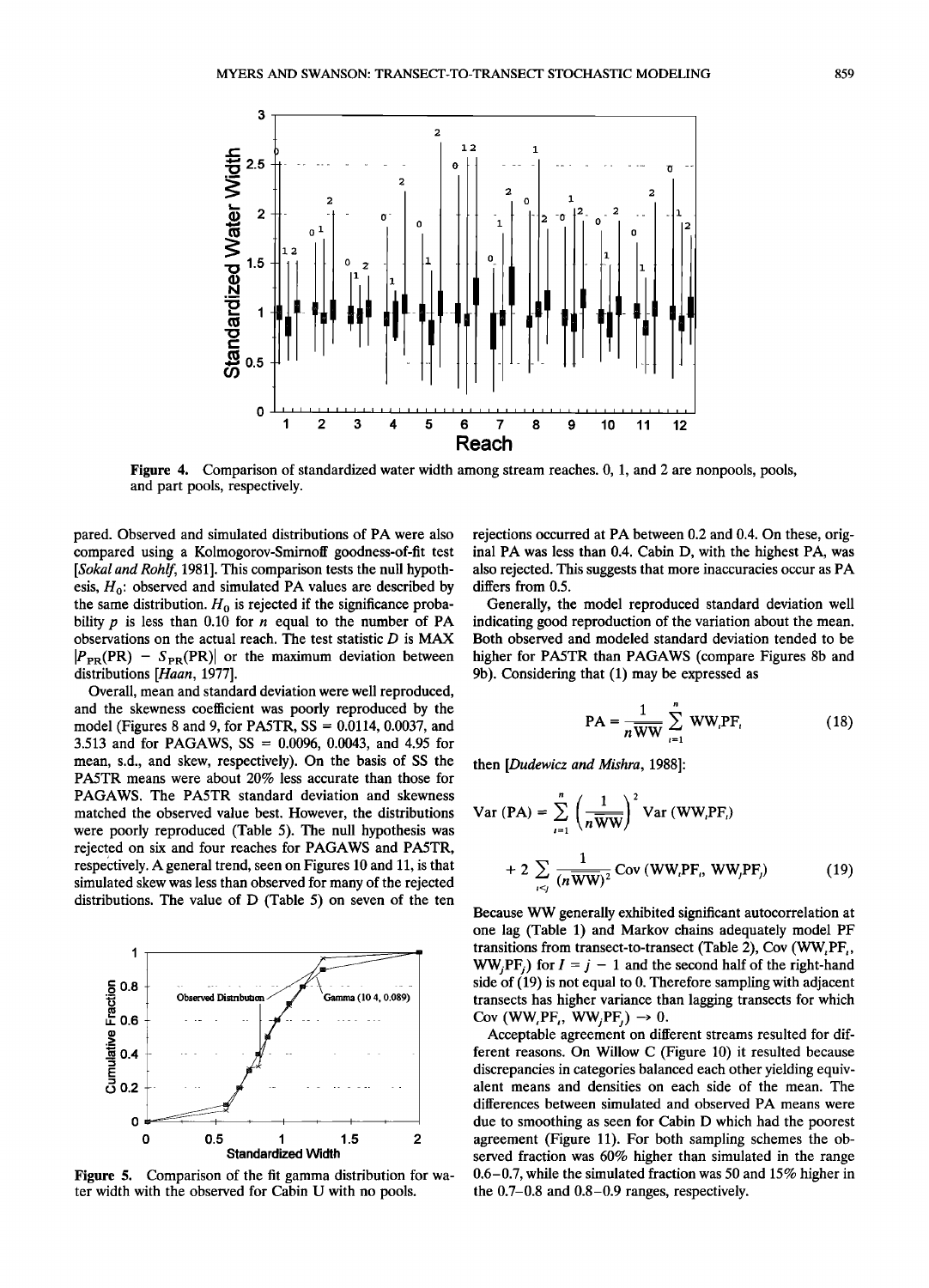**Table 4.** Gamma Distribution Parameters  $(\alpha, \beta)$  Estimated by the Method of Moments and  $\chi^2$  Goodness-of-Fit Comparison With Empirical Distributions for Standardized **Stream Width** 

|                   | Pool                    |     |          |       |                     |                  |
|-------------------|-------------------------|-----|----------|-------|---------------------|------------------|
| Reach             | Category                | n   | $\alpha$ | β     | $\chi^2$            | $\boldsymbol{P}$ |
| Smith U           | 0                       | 101 | 7.65     | 0.131 | 5.26                | 0.812            |
|                   | 1                       | 32  | 11.1     | 0.078 | 5.50                | 0.789            |
|                   | $\overline{\mathbf{c}}$ | 65  | 20.2     | 0.053 | 4.38                | 0.884            |
| Smith D           | $\bf{0}$                | 64  | 17.3     | 0.060 | 5.69                | 0.771            |
|                   | 1                       | 70  | 19.3     | 0.049 | 15.0                | 0.090            |
|                   | $\overline{2}$          | 29  | 16.1     | 0.064 | 12.7                | 0.175            |
| <b>Reese R</b>    | 0                       | 14  | 40.5     | 0.024 | $t.l.$ <sup>a</sup> |                  |
|                   | $\mathbf{1}$            | 26  | 27.9     | 0.035 | 5.54                | 0.785            |
|                   | $\overline{c}$          | 23  | 30.6     | 0.034 | 6.13                | 0.727            |
| Big Den D         | 0                       | 86  | 8.39     | 0.112 | 11.3                | 0.252            |
|                   | $\mathbf{1}$            | 8   | 19.1     | 0.492 | 1.0 <sup>b</sup>    |                  |
|                   | 2                       | 57  | 8.81     | 0.124 | 9.58                | 0.385            |
| Big Den U         | 0                       | 75  | 7.69     | 0.131 | 5.66                | 0.773            |
|                   | $\mathbf{1}$            | 28  | 6.74     | 0.121 | 4.14                | 0.902            |
|                   | 2                       | 48  | 6.85     | 0.161 | 8.66                | 0.469            |
| <b>Big Meadow</b> | 0                       | 64  | 6.29     | 0.159 | 11.3                | 0.255            |
|                   | $\mathbf{1}$            | 145 | 6.98     | 0.13  | 9.97                | 0.353            |
|                   | $\overline{\mathbf{c}}$ | 42  | 7.92     | 0.155 | 21.3                | 0.011            |
| Cabin D           | 0                       | 16  | 5.61     | 0.15  | i.o. <sup>b</sup>   |                  |
|                   | $\mathbf{1}$            | 67  | 9.59     | 0.10  | 11.0                | 0.278            |
|                   | 2                       | 21  | 9.18     | 0.139 | 7.10                | 0.627            |
| Cabin U           | 0                       | 90  | 10.4     | 0.09  | 26.0                | 0.002            |
|                   | $\mathbf{1}$            | 73  | 10.7     | 0.10  | 8.51                | 0.484            |
|                   | $\overline{\mathbf{c}}$ | 29  | 19.4     | 0.059 | 13.4                | 0.145            |
| Mahogany          | 0                       | 69  | 8.24     | 0.12  | 5.64                | 0.776            |
|                   | $\mathbf{1}$            | 52  | 9.29     | 0.10  | 6.75                | 0.663            |
|                   | $\overline{c}$          | 48  | 12.6     | 0.091 | 3.67                | 0.932            |
| Summer Camp       | 0                       | 67  | 11.4     | 0.00  | 8.37                | 0.497            |
|                   | 1                       | 17  | 14.1     | 0.06  | i.o. <sup>b</sup>   |                  |
|                   | 2                       | 42  | 13.3     | 0.082 | 4.67                | 0.862            |
| Washington        | 0                       | 51  | 15.5     | 0.067 | 8.80                | 0.456            |
|                   | $\mathbf{1}$            | 36  | 17.0     | 0.05  | 10.1                | 0.342            |
|                   | 2                       | 61  | 13.4     | 0.079 | 7.69                | 0.566            |
| Willow            | 0                       | 105 | 8.29     | 0.12  | 16.0                | 0.066            |
|                   | 1                       | 50  | 12.2     | 0.07  | 13.6                | 0.137            |
|                   | $\overline{2}$          | 44  | 14.0     | 0.078 | 6.53                | 0.685            |

**P, significance probability; n, number of transects. Pool categories**  are 0 (no pools), 1 (total pools), and 2 (partial pools). Test categories  $K = 10$ , and  $df = 9$ .  $= 10$ , and  $df = 9$ .

<sup>a</sup>The parameter  $\alpha$  is too large, and the gamma function overflows on **the computer.** 

**binsufficient observations: expected observations <2.** 

**Skewness in a sample is high when just a few observations are much higher or lower than the mean. The observed skew of Big Den D (reach 4, Figures 8c and 9c) is much higher than simulated. This caused the high SS for skew. On Big Den D, several observed PA values (Figure 12) were more than 75% higher than the mean due to one cluster of small pools (between stations 105 and 120, Figure 2). That the simulation reproduced two spikes in the histogram illustrates the flexibility of the model. However, because of smoothing, there is much more density under the simulated curve near the spikes than under the observed spikes which causes the much lower skew. Models with continuous distributions would never perfectly match situations like Big Den U.** 

# **Stochastic Homogeneity and Scale**

**Throughout, we have assumed without testing that the study reaches were stochastically homogeneous. However, spikes observed in histograms of observed PA values and much higher** 



**Figure 6. Comparison of observed and simulated water width (a) standard deviation and (b) skewness. The numbers represent reach numbers.** 

**skewness coefficients on some streams suggests that not all reaches are homogeneous. On the basis of other analyses we suggested that the maximum length for homogeneity is about 30 channel widths [Myers, 1996]. It is well known that width increases with flow [Leopold and Maddock, 1953] or drainage area [Klein, 1981], but our reaches are short, and there is no substantial change in flow or drainage area. Inhomogeneous conditions should be indicated by trends or shifts in mean values over these short reaches.** 

**Because width measurements fit a gamma distribution, we used a simple linear rank regression model of WW and CW**  with station along reaches to test for trend [Conover and Iman, **1981]. We tested for shifts by dividing the reaches into segments of 30 transects and testing for differences in the distri**bution of WW, CW, PF, and WW, PF, (a surrogate for PA at



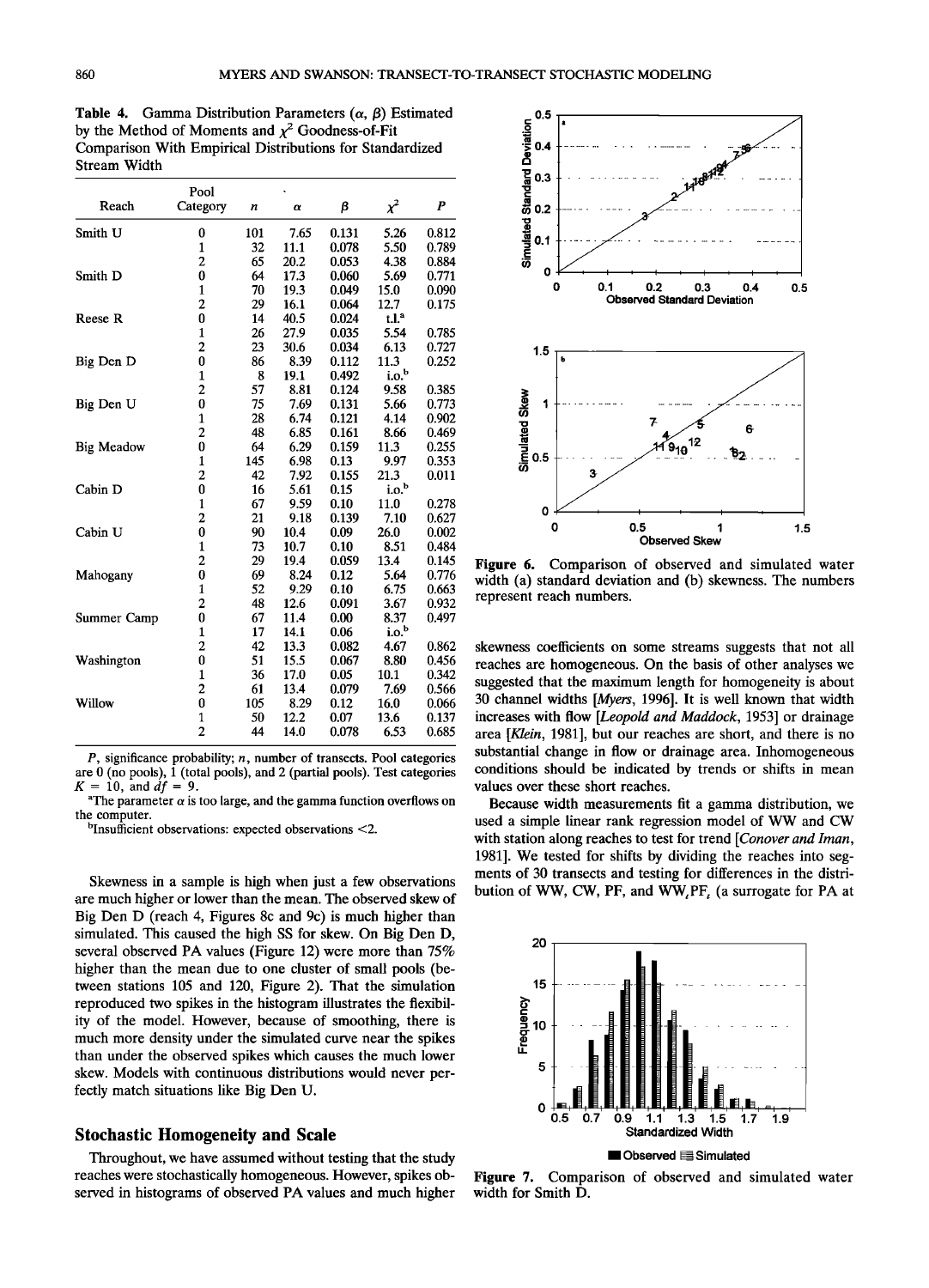

**Figure 8. Comparison of observed and simulated moments for PA5TR. The numbers are reach number labels. (a) Mean, (b) standard deviation, and (c) skewness.** 

**the one-transect scale; it is standardized pool width) with Kruskal-Wallis one-way nonparametric ANOVA [Sokal and Rohlf, 1981] and with Mann-Whitney U tests for Reese R which had only two 30-transect segments. Significant coefficients in the regression indicate trends along the reach, and different distributions indicate shifts.** 

**The results (Table 6) suggest that inhomogeneity of long reaches for either width may be a problem. Widths trended on about 38% of the reaches, although the slope of CW was significant more often than the slope of WW. Widths shifted** 



**Figure 9. Comparison of observed and simulated moments for PAGAWS. The numbers are reach number labels. Parts of figure are as in Figure 8.** 

**on about 54% of the reaches again with slightly more frequency for channel widths. Randomness such as windthrow and soil or vegetation cover type change apparently affects the channel width more than the water width. This corresponds with higher CV for channel widths. Shifts among subreaches lead to significant regression coefficients if the shifts do not cancel each other.** 

**The distributions of both PF and pool width shifted signifi**cantly only on Big Meadow (Table 6). This suggests that PA is stationary throughout the range of streams studied here. That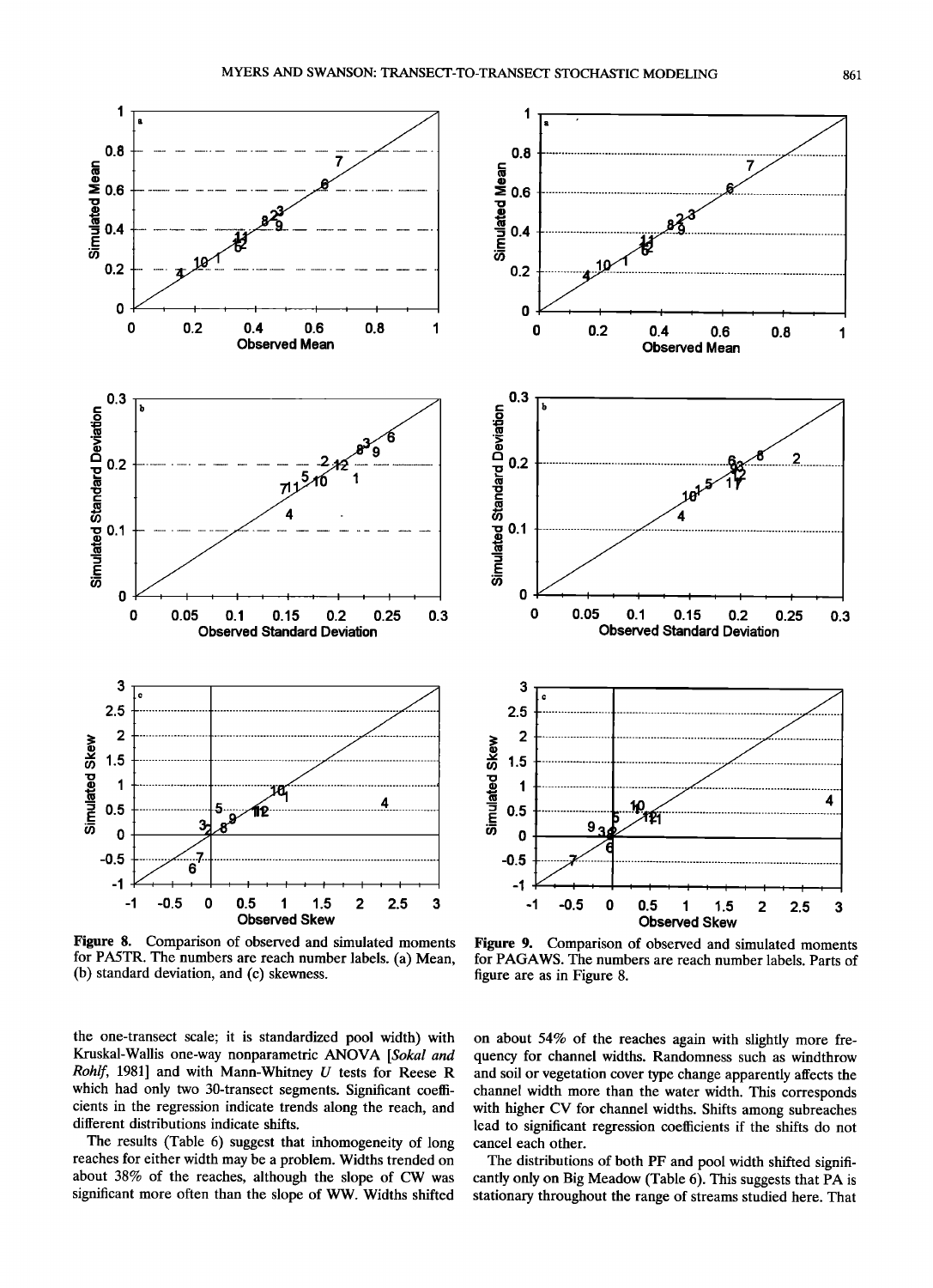**Table 5. Comparison of Simulated and Observed PA Values** 

|                   |     | <b>PA5TR</b>       | <b>PAGAWS</b> |                      |  |
|-------------------|-----|--------------------|---------------|----------------------|--|
| Reach             | n   | D                  | n             | D                    |  |
| Smith U           | 195 | 0.072              | 180           | $0.122^a$            |  |
| Smith D           | 164 | 0.067              | 149           | 0.076                |  |
| Reese R           | 59  | 0.034              | 44            | 0.067                |  |
| Big Den D         | 147 | 0.223 <sup>a</sup> | 132           | $0.227^{\rm a}$      |  |
| Big Den U         | 147 | 0.103 <sup>a</sup> | 132           | $0.122^a$            |  |
| <b>Big Meadow</b> | 247 | 0.035              | 232           | 0.035                |  |
| Cabin D           | 100 | $0.226^a$          | 85            | $0.148^{\rm a}$      |  |
| Cabin U           | 190 | 0.051              | 175           | 0.048                |  |
| Mahogany          | 165 | $0.114^{a}$        | 150           | $0.141$ <sup>a</sup> |  |
| Summer Camp       | 122 | 0.097              | 106           | 0.059                |  |
| Washington        | 145 | 0.039              | 130           | $0.114^{a}$          |  |
| Willow            | 195 | 0.070              | 180           | 0.058                |  |

**PA5TR, pool area based on five transects spaced one transect apart; PAGAWS, pool area based on five transects spaced four transects apart; D, Kolmogorov-Smirnoff test statistic; n, number of PA representations in the observed reach.** 

<sup>a</sup>
$$
D > D_1 = \frac{1.22}{\sqrt{n}}
$$
 [Haan, 1977].

**pool width shifted on only one reach even when the WW portion of the variable shifted on 50% of reaches indicates that pool location and size control the homogeneity of PA. Control**  of PA by PF should be expected because PF variability  $(0 \le$  $PF \le 1$ ) exceeds WW variability ( $CV < 50\%$ ).

**On Big Meadow, although WW and PF trended in opposite directions (Figure 13), pool width paralleled PF. Shifts in both water and channel width are obvious toward the upstream end** 



**Figure 10. Comparison of observed and simulated PA values for Willow C for each sampling scheme. (a) PA5TR and (b) PAGAWS.** 



**Figure 11. Comparison of observed and simulated PA values for Cabin D for each sampling scheme. Parts of figure are as in Figure 10.** 



**Figure 12. Comparison of observed and simulated PA values for Big Den D for each sampling scheme. Parts of figure are as in Figure 10.**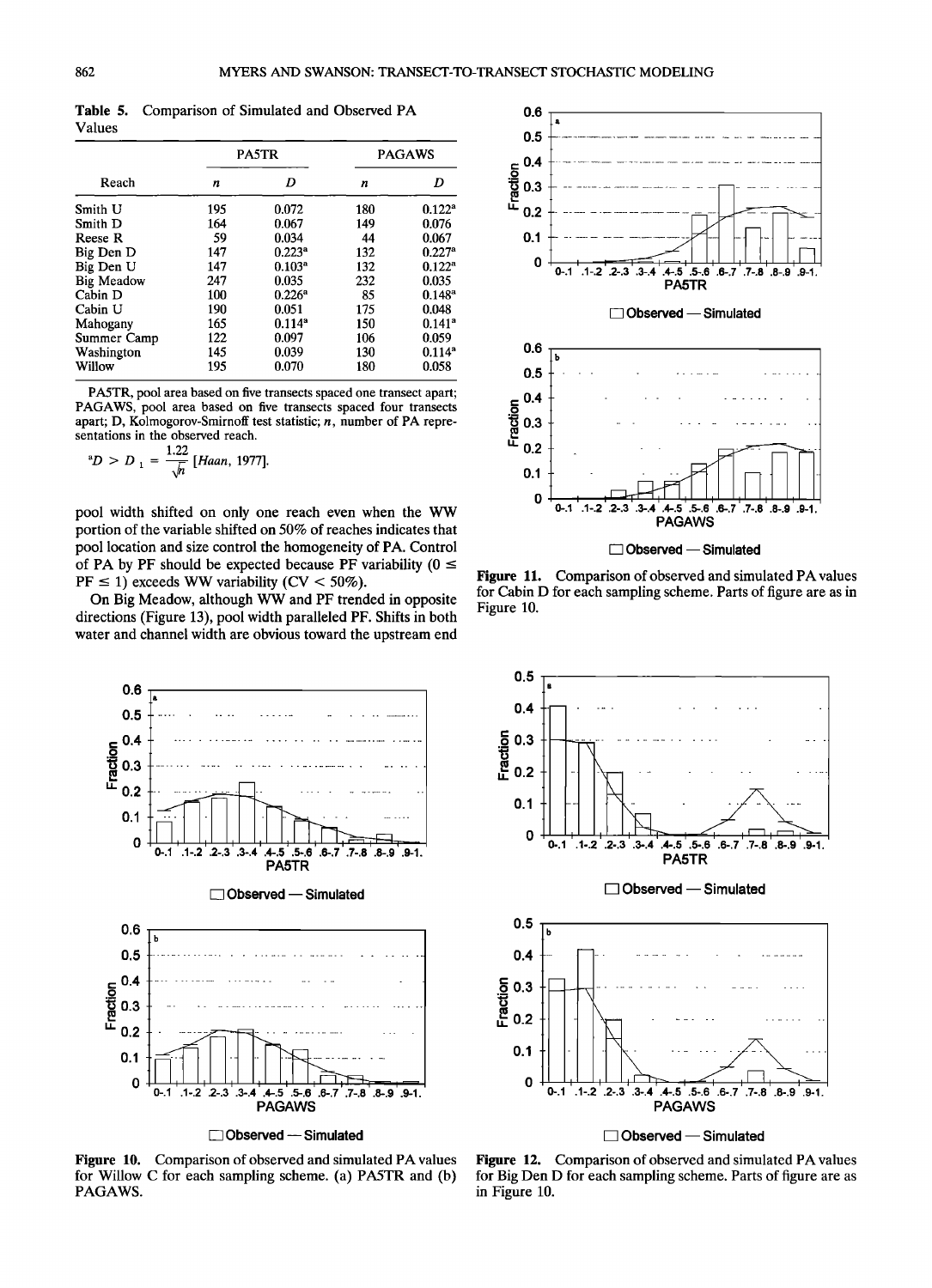|                   |                          | <b>Rank Regression</b> | Kruskal-Wallis Test Statistic |                        |                    |                    |  |
|-------------------|--------------------------|------------------------|-------------------------------|------------------------|--------------------|--------------------|--|
| Reach             | <b>WW</b><br>Coefficient | $cw$<br>Coefficient    | <b>WW</b>                     | $\mathbf{C}\mathbf{W}$ | PF                 | Pool<br>Width      |  |
| Smith U           | $-3.06$                  | $-4.26^{\rm a}$        | 21.30 <sup>b</sup>            | 34.20 <sup>b</sup>     | 10.10              | 8.99               |  |
| Smith D           | $-9.39b$                 | 2.64                   | 14.40 <sup>c</sup>            | 11.80 <sup>c</sup>     | 3.08               | 5.30               |  |
| Reese R           | $-3.67$ <sup>c</sup>     | $-1.14$                | $2.74^{b,d}$                  | 0.49 <sup>d</sup>      | 0.55 <sup>e</sup>  | $0.95^e$           |  |
| Big Den D         | 5.14                     | $-4.51$                | 4.10                          | 14.50 <sup>b</sup>     | 3.93               | 3.56               |  |
| Big Den U         | 2.15                     | 0.38                   | 9.29 <sup>a</sup>             | 6.73                   | 1.81               | 2.49               |  |
| <b>Big Meadow</b> | 8.92 <sup>c</sup>        | 15.30 <sup>b</sup>     | 39.70 <sup>b</sup>            | 55.20 <sup>b</sup>     | 32.90 <sup>b</sup> | 26.40 <sup>b</sup> |  |
| Cabin D           | 2.61                     | $-7.00b$               | $6.58^{a}$                    | 4.13 <sup>c</sup>      | 1.72               | 7.79 <sup>c</sup>  |  |
| Cabin U           | 2.53                     | $-4.65$                | 5.79                          | 13.70 <sup>b</sup>     | 0.90               | 0.88               |  |
| Mahogany          | 0.09                     | 5.18 <sup>c</sup>      | 8.41                          | $24.10^{b}$            | 4.95               | 5.04               |  |
| Summer Camp       | $-2.07$                  | $-0.85$                | 2.48                          | 4.70                   | 2.41               | 2.15               |  |
| Washington        | $-5.78$ <sup>a</sup>     | $-5.58^{a}$            | 12.60 <sup>c</sup>            | 10.60 <sup>c</sup>     | 5.20               | 4.59               |  |
| Willow            | 2.59                     | 6.33 <sup>c</sup>      | $12.20^a$                     | 14.0 <sup>c</sup>      | 9.23               | 7.91               |  |

**Table 6. Slope of Simple Regression Model for Water Width and Channel Width, One-Way ANOVA for WW and CW, and Kruskal Wallis One-Way ANOVA for Pool Fraction and Pool Width** 

Slope is times 10<sup>4</sup>. WW, water width; CW, channel width; PF, pool fraction; WW<sub>, PF</sub>, pool width; **ANOVA, analysis of variance.** 

 $^{\circ}P \leq 0.10$ .

 $bP \le 0.01$ .

 $^{\circ}P \leq 0.05$ .

 ${}^{d}T$  test statistic because there are only two groups.

 $e$ Mann-Whitney  $U$  statistic because there are only two groups.

**with much higher variability for channel width (Figure 13a). That there are fewer pools at the upper end is also apparent (Figure 13b). The pool width more closely parallels PF than WW. Big Meadow is therefore a reach specific example of how homogeneity of pool width depends more on pools than width.** 



**Figure 13. Series of (a) channel and water width and (b) pool width and fraction for Big Meadow.** 

## **Conclusion**

**We presented an eight-parameter Markov chain based stochastic model of transect-to-transect properties that accurately reproduced width and pool characteristics of 12 variable rangeland streams in Nevada. The WW and PF parameters have physical significance allowing a user to simulate a variety of streams. The model simulated a wide variety of small, stochas**tically homogeneous streams by reproducing the first and sec**ond moments of both water width and PA. Higher-order moments and exact distributions in real streams are not perfectly reproduced. However, smoothing of partially discrete data modeled with continuous distributions and inhomogeneities along the reach caused most of the discrepancies.** 

**This model could be used to test sampling strategies. A user could determine the best transect spacing and optimal number of transects based on geomorphic variability as represented by stochastic parameters. The documented success of the model with a wide variety of small streams indicates that the model performs satisfactorily.** 

**Acknowledgments. This research was funded by a Federal Aid in Sport Fish Restoration grant from the Nevada Division of Wildlife and funds from the Nevada Agricultural Experiment Stations Project 52DM. We thank E. A. Keller and an anonymous reviewer as well as G. Fred Gifford, Dale F. Ritter, Elizabeth Jacobsen, and John Warwick for review and service on the senior author's Ph.D. committee.** 

# **References**

- **Acreman, M. C., A simple stochastic model of hourly rainfall for Farnborough, England, Hydrol. Sci. J., 35, 119-148, 1990.**
- **Alexander, C. O., and H. Rendell, Data generation processes for spatial series: The example of ephemeral channel form, Geogr. Anal., 27, 78-93, 1995.**
- Bobėe, B., and F. Ashkar, The Gamma Family and Derived Distribu**tions Applied in Hydrology, 203 pp., Water Resour. Publ., Fort Collins, Colo., 1991.**
- **Conover, W. J., and R. L. Iman, Rank transformations as a bridge**